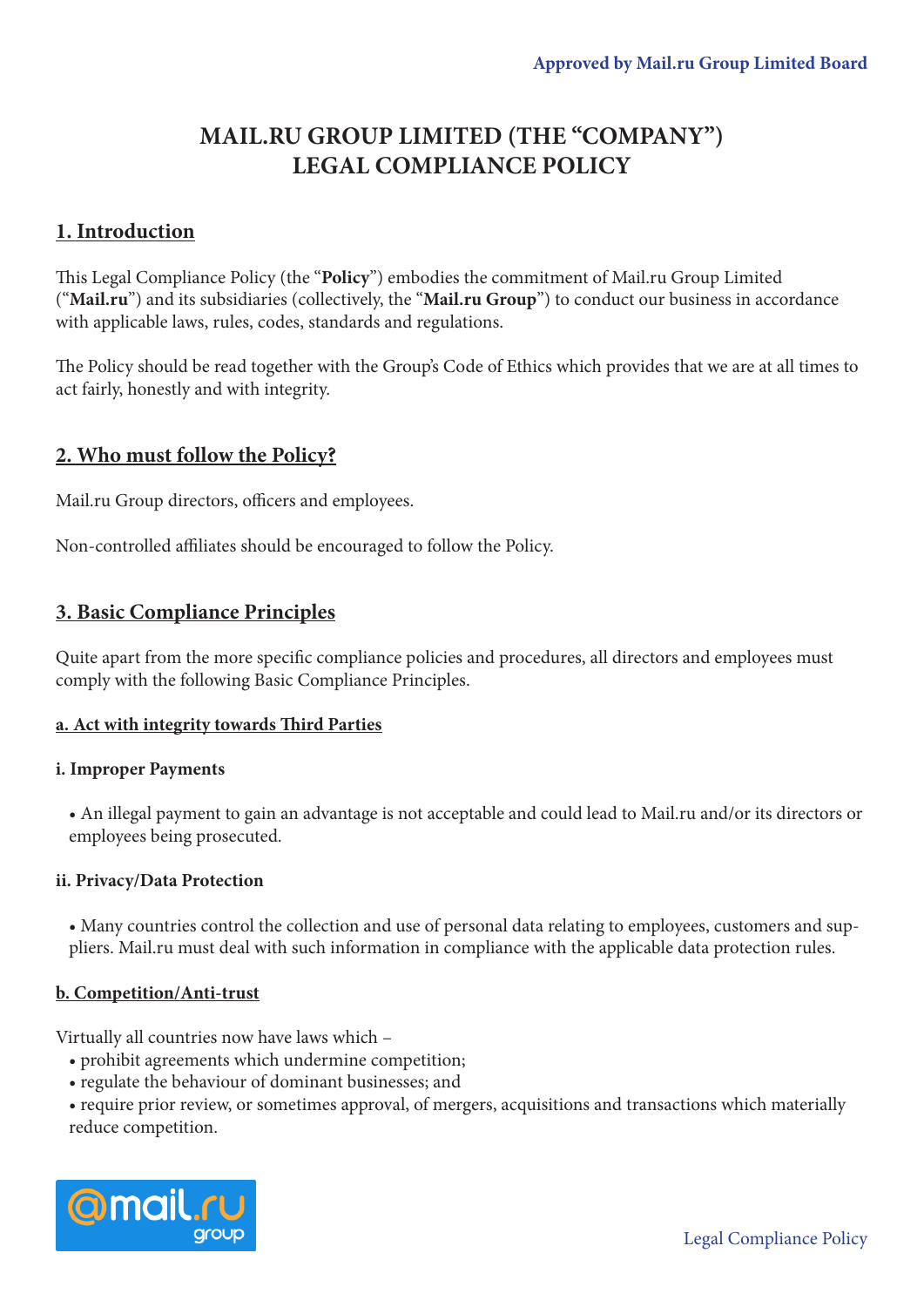These laws are complex and a failure to comply with them can have extremely detrimental consequences. It is therefore essential that you involve legal counsel from the outset to guide you as to what is permissible and what is not.

## **c. Community**

Mail.ru shall adhere to:

- Fair Employment Practices;
- Protection of the Environment; and
- The rules relating to the Health and Safety of employees.

#### **d. ProtectingMail.ru'sAssets**

#### **i. Intellectual Property/Confidentiality**

• Mail.ru's intellectual property is a very important asset and all directors and employees must protect our patents, copyright, trademarks, trade secrets and other confidential and proprietary information of which they become aware. At the same time, it is essential to respect third parties' valid intellectual property – a failure to do so can expose Mail.ru to law suits and damages claims.

#### **ii. Conflicts of Interest**

• A conflict of interest arises when an individual's private interest improperly conflicts with that of the Mail. ru Group. Such conflicts of interest are prohibited, unless they have been disclosed to and approved by Mail.ru. In particular, an employee or a director must never use or attempt to use his/her position in Mail. ru to obtain improper personal benefit for him/her or for **anyone else.**

#### **iii. Public Disclosure**

• It is Mail.ru's policy that the information in its public communications must be honest, fair, accurate and understandable. Those directors and employees who are involved in communicating on behalf of the Mail. ru Group must familiarise themselves with the disclosure requirements applicable to the Group and comply with those requirements.

#### **iv. Insider Trading**

• In the course of the directors' and employees' duties they are likely to learn of specific or precise information regarding the Mail.ru Group which has not been made public and which, if it were made public, would be likely to have a material effect on the price of Mail.ru's Global Depositary Receipts ("**GDRs**"). Using such inside information for their or for others' benefit, including by buying or selling Mail.ru's GDRs or providing such information to third parties for use by them in trading such GDRs, constitutes a breach of this Policy and likely to amount to a criminal offence. Further such conduct might be a breach of the Disclosure and Transparency Rules of the UK Financial Services Authority.